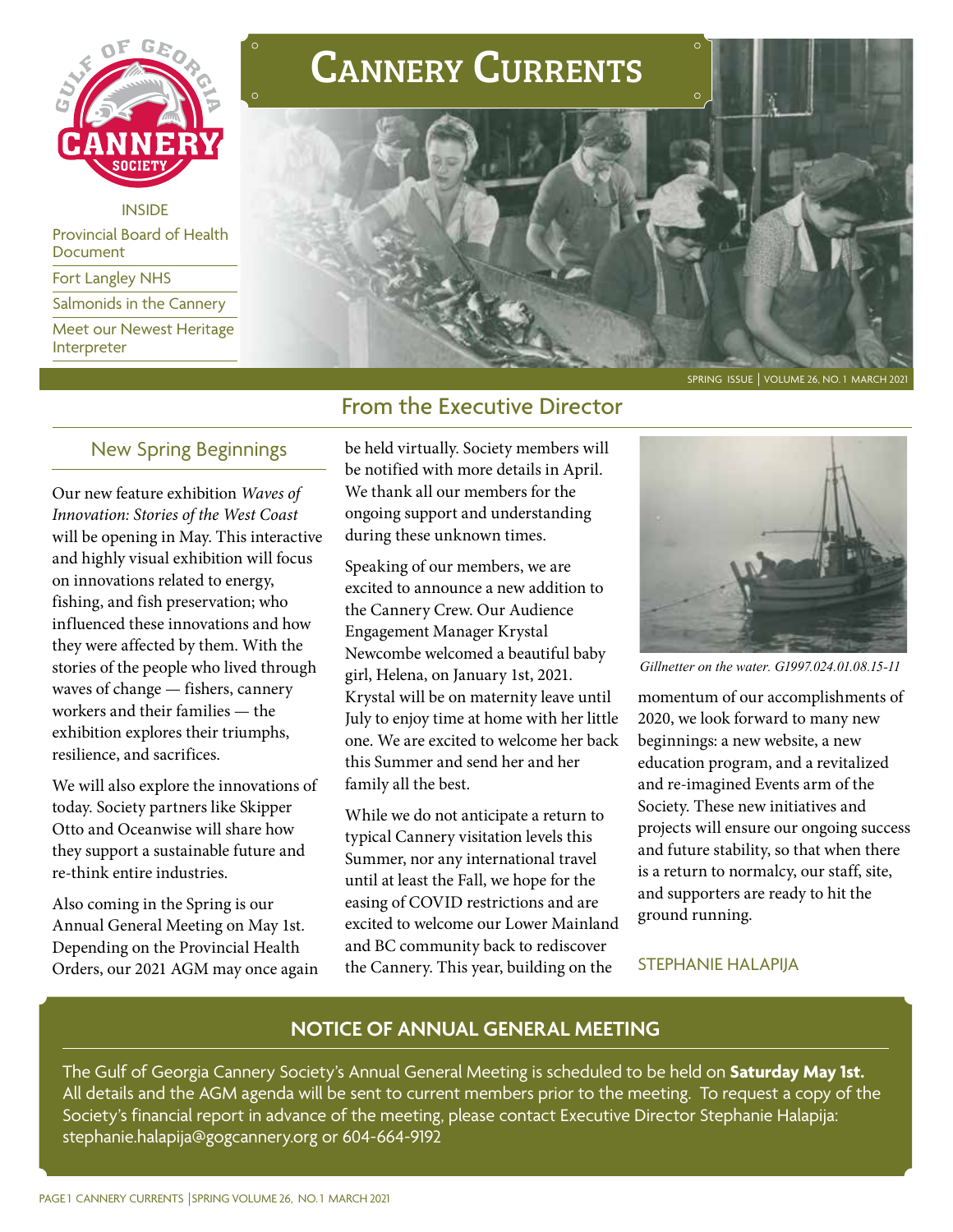## COLLECTIONS & ARCHIVES

From the Collections: Provincial Board of Health Regulations Governing Canneries and Fish-packing Establishments document

We recently received this document from a generous donor who had acquired it in the early 1990s from an old cannery warehouse in Steveston that had shut down. With the Provincial Health COVID-19 regulations that we're dealing with today, I thought it would be interesting to share a closer look at this document.

The document, which is printed on textile, sets out regulations from the BC Provincial Board of Health for canneries and fish-packing establishments. Specifically, it addresses the issues of accumulation and disposal of "stale fish, offal, cuttings, blood, refuse, or filth of any description," as well as sanitary conditions in all facilities and buildings belonging to the canneries, including worker housing. The document looks old, but is unfortunately not dated. However, after doing some investigating online, I was able to determine that these exact regulations were put in place in June of 1913, replacing earlier regulations from the late 1890s. Interestingly, it appears that they were created in response to several different epidemics of that time,

including scarlet fever, diphtheria, and typhoid.

So, epidemics leading to improved sanitary conditions that became practice even after these epidemics were no longer an issue… I wonder what that might mean for our future with masks, physical



distancing, etc.? Will history repeat itself (as it so often does), and they'll be here to stay? Only time will tell!

#### HEIDI RAMPFL

## FORT LANGLEY NATIONAL HISTORIC SITE

## An Update from our Sister Site

Fort Langley National Historic Site is open to visitors with COVID-19 protocols in place. Visitors can explore the historic grounds, climb the bastions and gallery, watch the blacksmith forge iron with a hammer and anvil, and peer through the entrances to several historic buildings. Parks Canada interpreters are on-site daily and eager to share stories and historical information.

Fort Langley NHS is also bringing the history of the fur trade to learners everywhere with a series of new virtual school programs aimed at students in grades K to 12. The hour-long program, called "Virtual Visit to Fort Langley," is conducted over Google Meet. Topics covered include the history of the Hudson's Bay Company and the Canadian fur trade, in addition to Fort Langley's role as a diversified trading post and the events leading up the proclamation of the colony of British Columbia at Fort Langley on November 19, 1858. Each program consists of a presentation, a flint and steel fire-making demonstration, and an interactive Q&A period.



The interpretive staff are constantly working on new and innovative school programs to offer virtually, including a First Nations

program and an adult-focused program for English Language Learners (ELL), available starting March 2021. In addition to virtual school programs, Fort Langley NHS has offered online crafting workshops and "Ask-an-interpreter" sessions. In December 2020, the blacksmith led three sold out virtual workshops to craft a copper star tree ornament alongside visitors at home. With a clear demand for more digital programs, Fort Langley NHS is sure to provide more virtual opportunities for visitors in the future.

JADE SZYMANSKI, Acting Promotions Officer Fort Langley NHS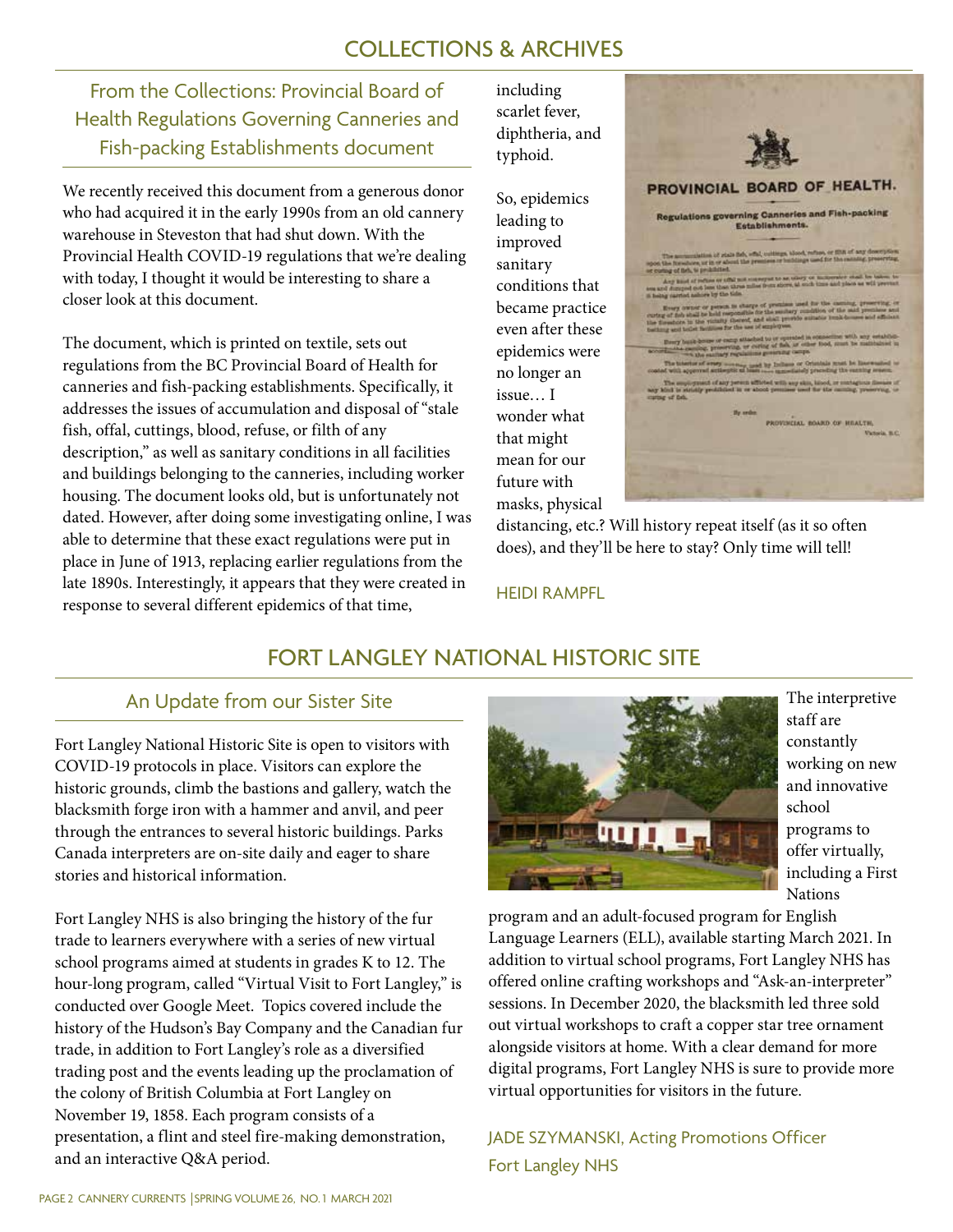## Salmonids at the Cannery



The Pacific salmon lifecycle is one of Nature's wonders, and a visit to a local stream or river in the fall will allow you to witness salmon in their final stage of life. A spawning salmon will have overcome many challenges, the final one being their return to their home stream to lay their eggs or fertilize a female's eggs, starting the cycle all over again. For the last seven years, the Cannery has been fortunate enough to be able to share the early stages of the salmon lifecycle with visitors through the Fisheries and Oceans Canada's Salmonids in the Classroom program.

Thirty coho eyed eggs were delivered to the Cannery on December 10th. In previous years, the program coordinator would transfer the eggs into the tank while we gathered around and watched. This year, with changes due to COVID, their arrival was a lot more exciting because were responsible for the eggs from the moment they were handed to us outside the Cannery.

Female salmon lay their eggs in a "redd" to protect them from predators at this delicate stage. The eyed eggs were gently transferred into our Cannery redd made up of a glass pie plate with a thin layer of aquarium gravel and some stones *(see photo above).* Using a pie plate helps to keep the eggs in the redd and it makes it easier to remove the gravel and maintain the water quality once the salmon begin feeding as fry.

Regular water quality tests are done to maintain the ammonia and pH at levels comfortable for the fish. The accumulation of uneaten food, along with the waste the fry will produce will cause an increase in ammonia. When this happens, we remove some of the water and replace it with clean dechlorinated water. The water temperature is checked daily, and when we add the daily degrees to the previous

total, we get the Accumulated Thermal Units (ATUs). Salmon reach their different stages of development at known ATUs, so we are able to estimate when the stage changes will happen.

Our new "Coho Clock" *(see photo at right)*  greets visitors, letting them know where the salmon are in their lifecycle. While visitors wait at the clock, we give them the latest Cannery salmon updates and prepare the tank for viewing. Once we step aside, visitors can safely observe the salmon while we remain at a distance.



The salmon are now in their fry stage and no longer as sensitive to light, so we are able to leave the tank doors open during the day. The salmon fry will be fed several times a day until around the middle of March, when it will be time to release them near the hatchery they came from.

COVID protocols are also in place at the Little Campbell Hatchery in South Surrey so the release will be done a little differently this year. Thankfully, hatchery staff have been so informative in the past that we are well set to conduct the release on our own this year without their assistance. Until then, we will continue to join visitors in marveling over the growth of the salmon in the early stages of their development.

#### ANDREA PARK